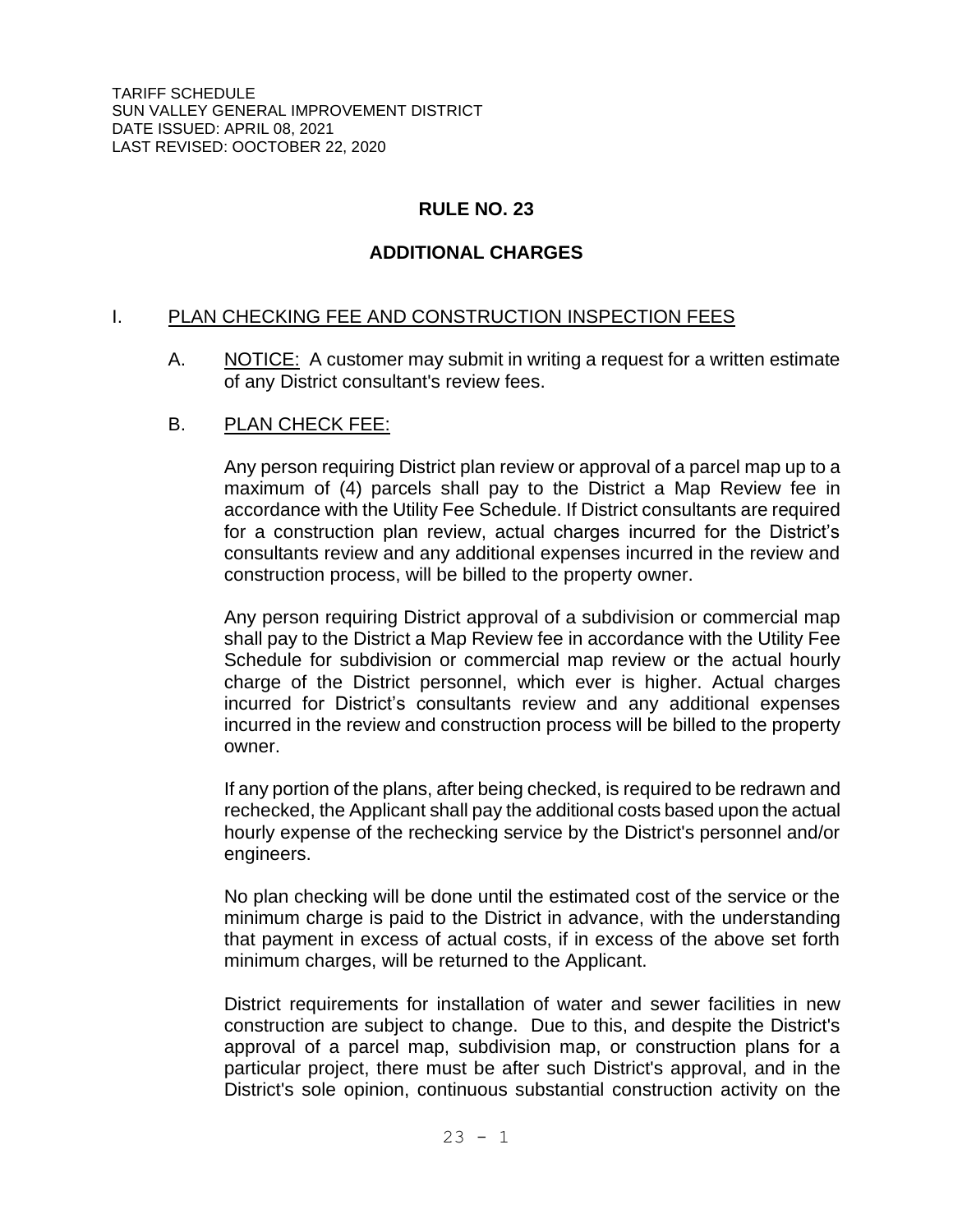project during the year after such approval. If not, the District may require the owner of the property to comply with any changes in the District's requirements for installation of water and sewer facilities on the project.

## C. CONSTRUCTION INSPECTION FEE:

In the event District personnel are required to inspect installations of water and/or sewer service (except individual service lines) to serve improvements being constructed under parcel map or subdivision developments, the owner thereof shall pay the District a fee for such inspection equal to labor and equipment expenses paid out by the District for each water and/or sewer service connection inspected during regular District working hours. In the event the District performs, at its discretion, such inspection after regular working hours, the owner shall pay the District an Inspection fee in accordance with the Utility Fee Schedule for each water and/or sewer inspection.

## II. SEWER STUBS

- A. A sewer stub is a sewer service pipe constructed from a main sewer line of the District to the property line of a property which was either served by the District's water service system on June 30, 1981, or which was not so served but was occupied on said date and served by the property owner's own private water well. Each such property is entitled to one sewer stub at the District's expense, unless such property is maintained in common ownership with adjacent contiguous parcels of similar property, in which case all of such commonly owned adjacent contiguous parcels are entitled to only one stub, as if all such parcel were in fact one single parcel.
- B. All prepaid hookup fees for additional stubs are non-refundable to the applicant and are not transferable to any other property owned by the applicant within the District boundaries, but instead shall run with the land.
- C. Once a sewer stub has been utilized to service a property the district is no longer obligated in any fashion, to maintain, repair or relocate such stub.

# III. RETURN CHECK / DISPUTED DEBIT/CREDIT CHARGE

Checks presented in payment of bills which are returned by a bank[, or debit/credit card payment of bills which are disputed by a merchant company] shall be treated as though no payment had been made, as referenced in Rule 5 "Rendering and Payment of Bills". A handling charge will be levied by the District, in accordance with the Utility Fee Schedule, plus any additional charges of the bank. Redemption